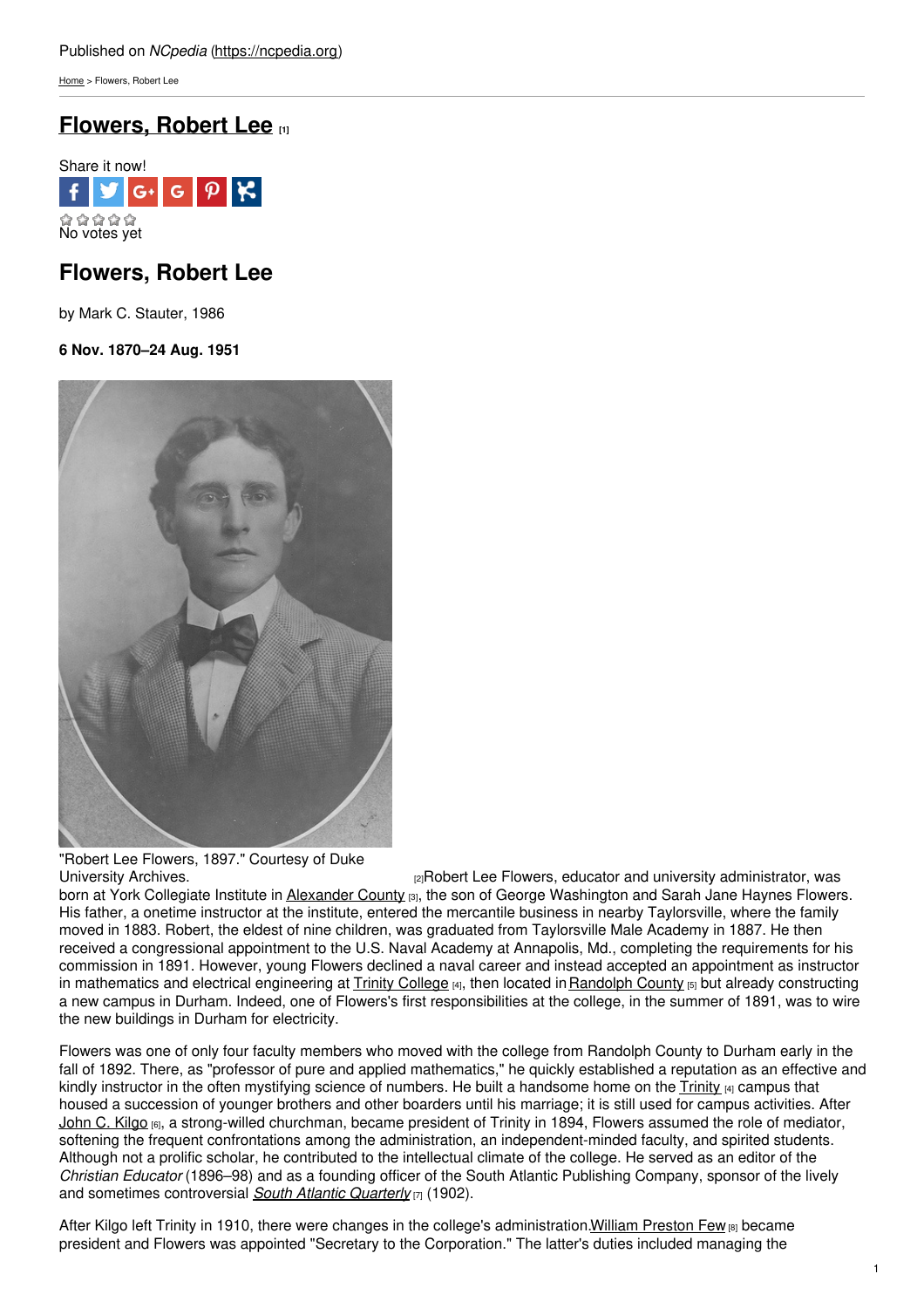institution's official correspondence and records and acting as liaison with the board of trustees. Gradually these administrative chores took more of Flowers's time, although he remained a nominal member of the mathematics department until 1934.

In 1923 Flowers, who as secretary had also overseen the business administration of the college, was named to the post of treasurer as well. This [responsibility](https://ncpedia.org/biography/duke-james-buchanan) assumed great importance as [tobacco](https://ncpedia.org/tobacco) [9] millionaire and power tycoon James B. Duke  $[10]$  neared completion of his great plan to establish a charitable trust for the benefit of the people of the Carolinas. In the fall of 1924, Flowers worked personally with Duke and his advisers, ironing out the details that would create the Duke [Endowment](https://ncpedia.org/duke-endowment)  $_{[11]}$  and transform Trinity College into Duke [University](https://ncpedia.org/duke-university)  $_{[12]}$ . Flowers had already been busily preparing for the public announcement of the Duke benefaction in December 1924. He quietly conducted a campaign whereby Trinity College obtained options on large tracts of land on the western edge of Durham. This property became the site of the university's new main campus and formed the core of a preserve soon to be known as the Duke Forest. When the new university was organized in 1925, Flowers was named vice-president in the business division. Flowers, President Few, and William H. [Wannamaker](https://ncpedia.org/biography/wannamaker-william-hane) [13], vice-president in the educational division, became the "triumvirate" that led the once obscure institution to international renown.



"Robert Lee Flowers, undated." Courtesy of Duke

[University](https://www.flickr.com/photos/dukeyearlook/3331360678/) Archives. The Chinage of the Howers is the Home manner, good sense, and devotion to duty made Flowers an attractive and reliable member of governing boards. In 1926, following the death of James B. Duke, Flowers was elected to succeed the philanthropist as a trustee of the Duke Endowment; the next year he was named to the board of trustees of Duke University. These positions, combined with his vice-presidency, allowed him to make significant contributions to the development of the university. Certainly no single man at Duke was more beloved and appreciated for his loyalty and kindness than "Professor Bobby" Flowers.

When President Few died suddenly in October 1940, Flowers, as senior vice-president, was immediately named acting president of the university. In January 1941, when the full board of trustees met to consider a replacement for Few, it elected Flowers to the post by acclaim. Despite his then considerable age of seventy, Flowers was in good health, alert, and active, and a successful, if not lengthy, incumbency was anticipated. However, the American involvement in World War II [15] and the ensuing [commitment](https://ncpedia.org/world-war-ii) of the university to national defense for the next five years robbed Flowers's presidency of its opportunity for independent development. By the time the school resumed its traditional program, Flowers was gradually taking a less active role in the administration of the university. Early in 1948 he announced his imminent retirement upon the selection of a new president. In November of that year, as A. Hollis [Edens](https://ncpedia.org/biography/edens-arthur-hollis) <sub>[16]</sub> assumed the leadership position at Duke, Flowers was named to the newly created post of chancellor, an advisory position of lifetime tenure. At the time of his death, he had served Trinity College and Duke University for over sixty years.

Flowers's educational and civic interests were by no means restricted to Duke University. He served on the board of trustees of the North Carolina College for Negroes (now North Carolina Central [University](https://ncpedia.org/north-carolina-central-university) [17]) in Durham for many years (1923–51, chairman from 1926), of [Greensboro](https://ncpedia.org/greensboro-college) College [18], of the Methodist Orphanage (Raleigh), of the Masonic Orphanage (Oxford), and of Lincoln Hospital (Durham). He was an active Rotarian and a director of the Durham Chamber of Commerce and the Durham [YMCA](https://ncpedia.org/ymca-and-ywca) [19]. Flowers was an influential layman in the Methodist [20]church, serving on the board of education and as a delegate to the general conference. He also was a director of the Durham and Southern Railway [21] and of the Fidelity Bank of Durham. In 1946, [PresidentHarry](https://ncpedia.org/southern-railway-system) S [Truman](https://www.whitehouse.gov/about/presidents/harrystruman) [22] appointed him to the board of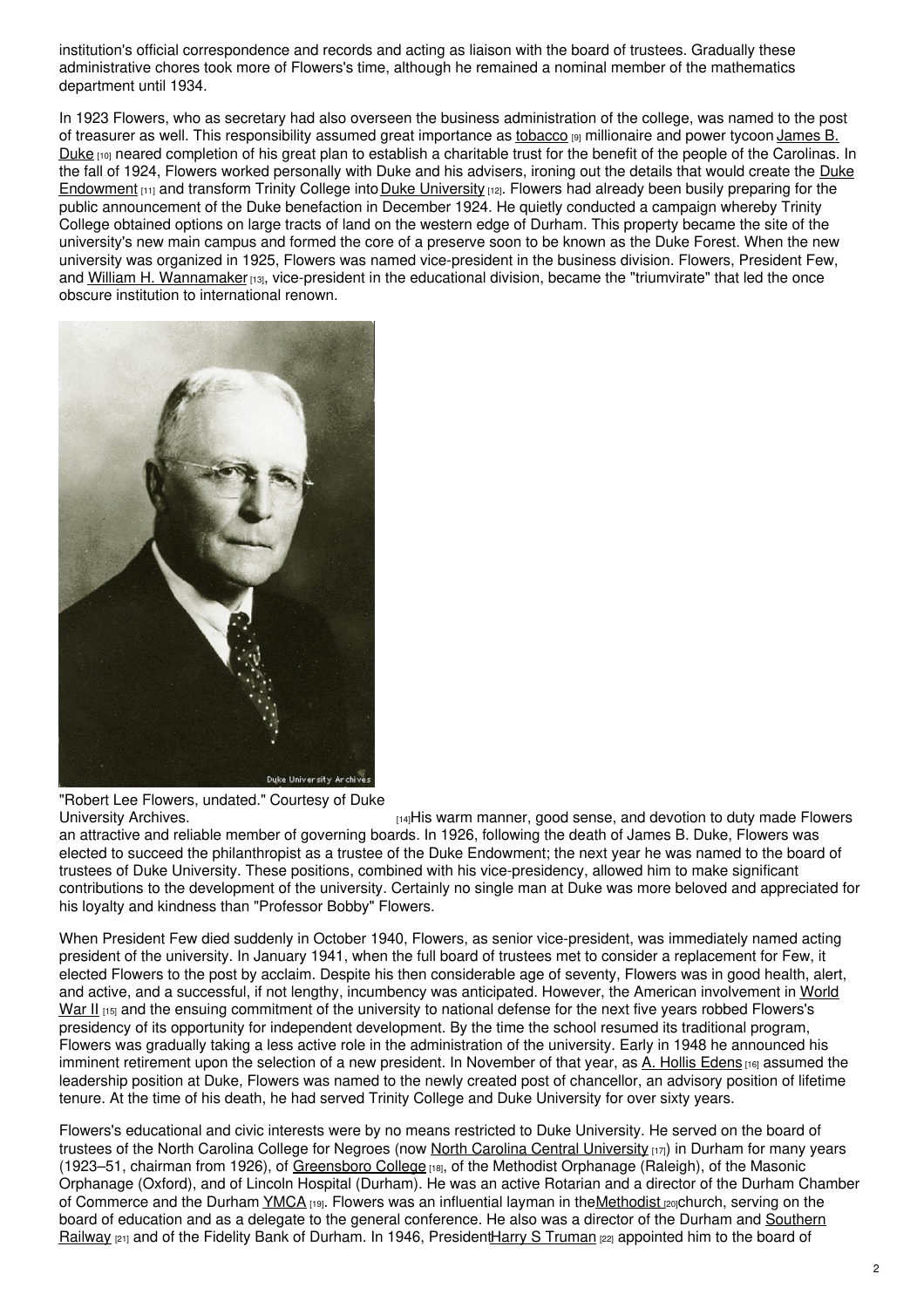visitors of the U.S Naval Academy. Flowers took all of these responsibilities seriously, attending meetings whenever possible and never merely lending his name to a good cause. In addition, he belonged to numerous honorary and fraternal organizations, including Phi Beta [Kappa](https://www.pbk.org/web) [23], the North Carolina [Academy](https://ncpedia.org/north-carolina-academy-science) of Science [24], and Alpha Tau Omega. He received honorary degrees from Trinity College (A.M., 1904), [Davidson](https://ncpedia.org/davidson-college) College [25] (LL.D., 1927), and The [University](https://ncpedia.org/university-north-carolina-chapel-hi) of North Carolina [26] (LL.D., 1942).

On 21 June 1905 Flowers married Lily Virginia Parrish (d. 1948), daughter of Durham financier and [merchantEdward](https://ncpedia.org/biography/parrish-edward-james) J. Parrish [27]. They had two daughters, Virginia and Sybil Parrish. Flowers died from arteriosclerosis and was buried in Durham's Maplewood Cemetery. A portrait hangs in the Robert L. Flowers Student Activities Building at Duke University.

#### **References:**

Biographical file and Robert Lee Flowers Papers (Manuscript Department, Duke University, Durham).

*Durham Morning Herald*, 2 June 1941, 28 Nov. 1948, 25 Aug. 1951.

*Nat. Cyc. Am. Biog.*, vol. G (1946).

*Who's Who in America*, 1950–51.

#### **Additional Resources:**

Preliminary Inventory of the Robert Lee Flowers Records, 1891 - 1968, Duke University: <http://library.duke.edu/rubenstein/findingaids/uapresflowers/>

#### **Image Credits:**

Archives, Duke University. "Robert Lee Flowers, 1897." Photograph. May 17, 2010.*Flickr,* <https://www.flickr.com/photos/dukeyearlook/4840733339/lightbox/> [29] (accessed May 20, 2013).

Archives, Duke University. "Robert Lee Flowers, undated." Photograph. March 5, 2009.*Flickr,* <https://www.flickr.com/photos/dukeyearlook/3331360678/> [14] (accessed May 20, 2013).

**Subjects:** [Biographies](https://ncpedia.org/category/subjects/biography-term) [30] [Educators](https://ncpedia.org/category/subjects/educators) [31] **Authors:** [Stauter,](https://ncpedia.org/category/authors/stauter-mark-c) Mark C. [32] **Origin - location:** [Alexander](https://ncpedia.org/category/origin-location/piedmon-14) County [33] Duke [University](https://ncpedia.org/category/origin-location/piedmon-34) [34] **From:** Dictionary of North Carolina [Biography,](https://ncpedia.org/category/entry-source/dictionary-no) University of North Carolina Press.[35]

1 January 1986 | Stauter, Mark C.

**Source URL:** https://ncpedia.org/biography/flowers-robert-lee

#### **Links**

- [1] https://ncpedia.org/biography/flowers-robert-lee
- [2] https://www.flickr.com/photos/dukeyearlook/4840733339/
- [3] https://ncpedia.org/geography/alexander
- [4] https://ncpedia.org/trinity-college
- [5] https://ncpedia.org/geography/randolph
- [6] https://ncpedia.org/biography/kilgo-john-carlisle
- [7] http://saq.dukejournals.org/
- [8] https://ncpedia.org/biography/few-william-preston
- [9] https://ncpedia.org/tobacco
- [10] https://ncpedia.org/biography/duke-james-buchanan
- [11] https://ncpedia.org/duke-endowment
- [12] https://ncpedia.org/duke-university
- [13] https://ncpedia.org/biography/wannamaker-william-hane [14] https://www.flickr.com/photos/dukeyearlook/3331360678/
- [15] https://ncpedia.org/world-war-ii
- [16] https://ncpedia.org/biography/edens-arthur-hollis
- [17] https://ncpedia.org/north-carolina-central-university
- [18] https://ncpedia.org/greensboro-college
- [19] https://ncpedia.org/ymca-and-ywca
- [20] https://ncpedia.org/methodist-church
- [21] https://ncpedia.org/southern-railway-system
- [22] https://www.whitehouse.gov/about/presidents/harrystruman
- [23] https://www.pbk.org/web
- [24] https://ncpedia.org/north-carolina-academy-science
- [25] https://ncpedia.org/davidson-college
- [26] https://ncpedia.org/university-north-carolina-chapel-hi